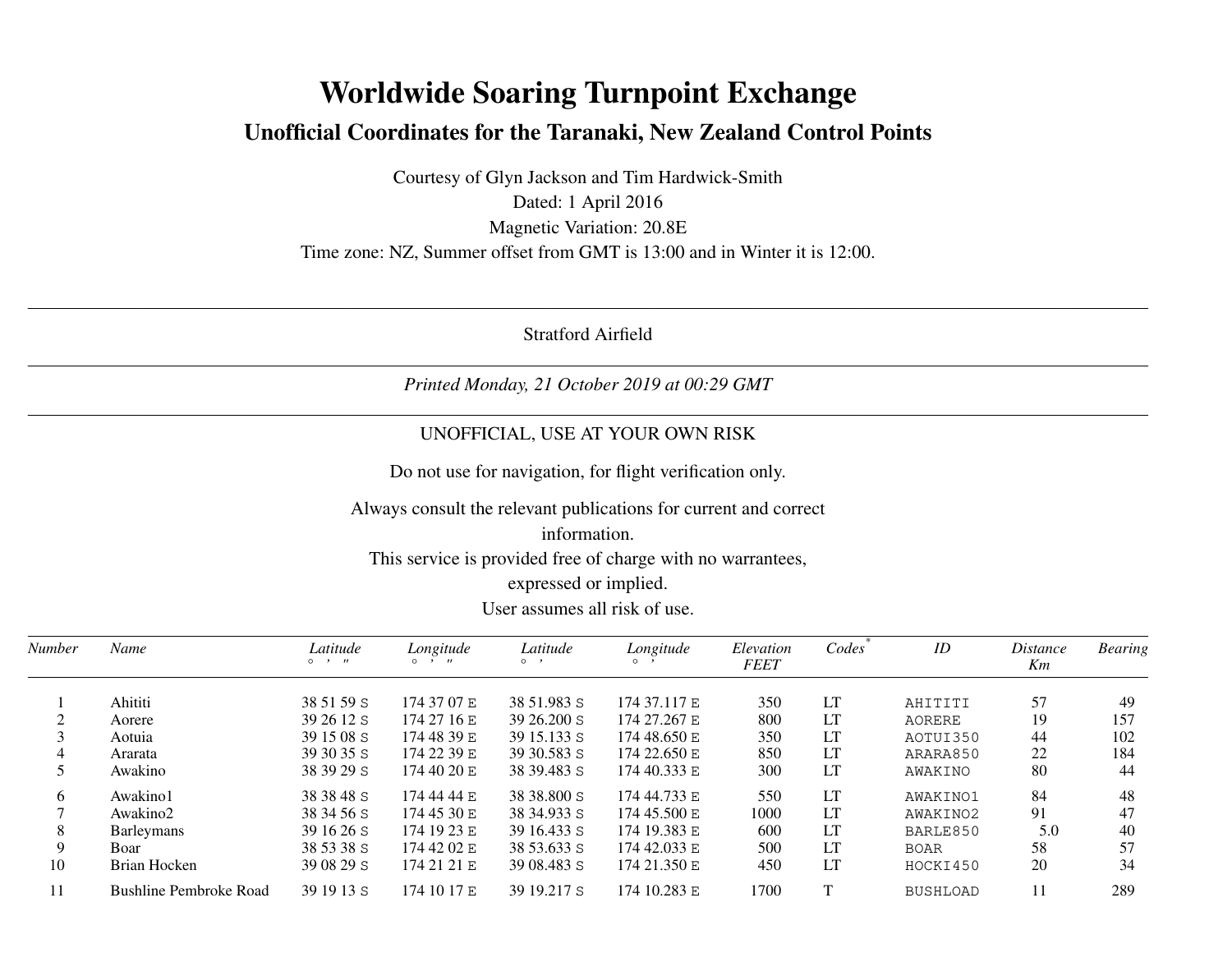| Number | Name                | Latitude<br>$0 \rightarrow H$ | Longitude<br>$0 \rightarrow H$ | Latitude<br>$\circ \quad$ , | Longitude<br>$\circ$ , | Elevation<br><b>FEET</b> | Codes                               | $I\!D$          | <b>Distance</b><br>Km | <b>Bearing</b> |
|--------|---------------------|-------------------------------|--------------------------------|-----------------------------|------------------------|--------------------------|-------------------------------------|-----------------|-----------------------|----------------|
| 12     | Cam Collier         | 39 27 04 S                    | 174 28 08 E                    | 39 27.067 S                 | 174 28.133 E           | 450                      | LT                                  | COLLI450        | 21                    | 157            |
| 13     | Cemetary            | 39 20 00 S                    | 174 20 00 E                    | 39 20.000 S                 | 174 20.000 E           |                          | $\mathbf T$                         | CEMETRY         | 3.2                   | 147            |
| 14     | Château             | 39 09 24 S                    | 175 29 20 E                    | 39 09.400 S                 | 175 29.333 E           | 2800                     | $\boldsymbol{\mathsf{A}\mathsf{T}}$ | CHATEAU         | 104                   | 101            |
| 15     | Clelands            | 39 17 35 S                    | 174 26 46 E                    | 39 17.583 S                 | 174 26.767 E           | 700                      | LT                                  | CLELA700        | 13                    | 99             |
| 16     | David Peat          | 39 34 23 S                    | 174 51 28 E                    | 39 34.383 S                 | 174 51.467 E           | 750                      | LT                                  | DAVIDEAT        | 55                    | 142            |
| 17     | Don Law             | 39 05 04 S                    | 174 46 55 E                    | 39 05.067 S                 | 174 46.917 E           | 600                      | LT                                  | DON LAW         | 49                    | 79             |
| 18     | Douglas             | 39 18 33 S                    | 174 27 55 E                    | 39 18.550 S                 | 174 27.917 E           | 650                      | LT                                  | DOUGL650        | 14                    | 108            |
| 19     | Eltham              | 39 25 56 S                    | 174 17 57 E                    | 39 25.933 S                 | 174 17.950 E           | 800                      | T                                   | <b>ELTHAM</b>   | 13                    | 203            |
| $20\,$ | Favier Road         | 39 15 14 S                    | 174 33 20 E                    | 39 15.233 S                 | 174 33.333 E           | 550                      | LT                                  | FAVIEOAD        | 23                    | 93             |
| 21     | <b>Fields Track</b> | 39 37 56 S                    | 175 25 14 E                    | 39 37.933 S                 | 175 25.233 E           | 1500                     | LT                                  | FIELDACK        | 102                   | 131            |
| 22     | Ferguson            | 39 02 58 S                    | 174 19 20 E                    | 39 02.967 S                 | 174 19.333 E           | 350                      | LT                                  | FERGUSON        | 30                    | 24             |
| 23     | Ferguson2           | 39 02 42 S                    | 174 20 24 E                    | 39 02.700 S                 | 174 20.400 E           | 500                      | LT                                  | FERGUON2        | 30                    | 27             |
| 24     | Forestry            | 38 57 32 S                    | 175 36 39 E                    | 38 57.533 S                 | 175 36.650 E           | 2200                     | LT                                  | FORESTRY        | 120                   | 92             |
| 25     | Forestry2           | 39 28 20 S                    | 175 06 26 E                    | 39 28.333 S                 | 175 06.433 E           | 2000                     | LT                                  | FORESTR2        | 71                    | 125            |
| 26     | Gains               | 39 18 40 S                    | 174 23 52 E                    | 39 18.667 S                 | 174 23.867 E           | 600                      | LT                                  | GAIN 600        | 8.1                   | 107            |
| 27     | Gary Marsh          | 39 09 08 S                    | 174 09 32 E                    | 39 09.133 S                 | 174 09.533 E           | 800                      | LT                                  | GARYMRSH        | $22\,$                | 346            |
| 28     | Gaustad             | 39 01 27 S                    | 174 33 40 E                    | 39 01.450 S                 | 174 33.667 E           | 900                      | LT                                  | GAUSTAD         | 39                    | 55             |
| 29     | George McKnee       | 39 49 18 S                    | 175 59 04 E                    | 39 49.300 S                 | 175 59.067 E           | 1800                     | LT                                  | <b>GEORGNEE</b> | 155                   | 133            |
| 30     | German Hill         | 39 11 17 S                    | 174 07 58 E                    | 39 11.283 S                 | 174 07.967 E           | 1000                     | LT                                  | GERMA000        | 21                    | 335            |
| 31     | Gibbs               | 38 49 11 S                    | 174 35 05 E                    | 38 49.183 S                 | 174 35.083 E           | 150                      | LT                                  | GIBBS           | 60                    | 45             |
| 32     | Gower James         | 39 33 05 S                    | 174 47 05 E                    | 39 33.083 S                 | 174 47.083 E           | 600                      | LT                                  | <b>GOWERMES</b> | 49                    | 143            |
| 33     | Graham Payne        | 39 27 41 S                    | 174 21 57 E                    | 39 27.683 S                 | 174 21.950 E           | 750                      | LT                                  | MAATA750        | 17                    | 183            |
| 34     | Hales               | 39 44 12 S                    | 175 26 56 E                    | 39 44.200 S                 | 175 26.933 E           | 2000                     | LT                                  | <b>HALES</b>    | 109                   | 137            |
| 35     | Hawera              | 39 35 30 S                    | 174 17 16 E                    | 39 35.500 S                 | 174 17.267 E           | 345                      | $\mathbf T$                         | <b>HAWERA</b>   | 31                    | 203            |
| 36     | Hawera AF           | 39 33 06 S                    | 174 16 02 E                    | 39 33.100 S                 | 174 16.033 E           | 374                      | AT                                  | HAWERAIR        | 26                    | 208            |
| 37     | Henry               | 39 14 32 S                    | 174 03 38 E                    | 39 14.533 S                 | 174 03.633 E           | 4000                     | $\mathbf T$                         | <b>HENRY</b>    | 23                    | 312            |
| 38     | Hohotaka            | 38 55 49 S                    | 175 26 34 E                    | 38 55.817 S                 | 175 26.567 E           | 1000                     | LT                                  | НОНОТАКА        | 107                   | 88             |
| 39     | Homewood            | 39 25 43 S                    | 174 34 01 E                    | 39 25.717 S                 | 174 34.017 E           | 950                      | LT                                  | HOMWO950        | 26                    | 140            |
| 40     | Howatson            | 39 14 52 S                    | 174 30 25 E                    | 39 14.867 S                 | 174 30.417 E           | 600                      | LT                                  | DUDIN600        | 19                    | 87             |
| 41     | Humphries           | 39 18 56 S                    | 174 48 46 E                    | 39 18.933 S                 | 174 48.767 E           | 2400                     | $\mathbf T$                         | HUMPHIES        | 44                    | 111            |
| 42     | Hutton              | 39 18 46 S                    | 175 12 14 E                    | 39 18.767 S                 | 175 12.233 E           | 950                      | LT                                  | HUTTON          | 77                    | 111            |
| 43     | Inaia               | 39 23 16 S                    | 173 56 23 E                    | 39 23.267 S                 | 173 56.383 E           | 700                      | LT                                  | INAIA           | 32                    | 276            |
| 44     | Jensen              | 39 05 18 S                    | 174 33 23 E                    | 39 05.300 S                 | 174 33.383 E           | 400                      | LT                                  | <b>JENSEN</b>   | 33                    | 62             |
| 45     | Jeruselem           | 39 33 56 S                    | 175 05 52 E                    | 39 33.933 S                 | 175 05.867 E           | 850                      | LT                                  | <b>JERUSLEM</b> | 74                    | 133            |
| 46     | Jim Finer           | 39 30 27 S                    | 174 19 18 E                    | 39 30.450 S                 | 174 19.300 E           | 550                      | LT                                  | <b>JIMS 550</b> | 21                    | 197            |
| 47     | Jim Larsen          | 39 32 23 S                    | 174 47 52 E                    | 39 32.383 S                 | 174 47.867 E           | 500                      | LT                                  | <b>JIMLASEN</b> | 49                    | 141            |
| 48     | John Chesswas       | 39 18 09 S                    | 174 29 45 E                    | 39 18.150 S                 | 174 29.750 E           | 600                      | LT                                  | CHESS600        | 17                    | 106            |
| 49     | Jury                | 39 16 18 S                    | 174 37 46 E                    | 39 16.300 S                 | 174 37.767 E           | 650                      | LT                                  | JURY            | 28                    | 101            |
| 50     | Kahahi              | 38 57 03 S                    | 175 22 03 E                    | 38 57.050 S                 | 175 22.050 E           | 1200                     | LT                                  | KAHAHI          | 100                   | 87             |
| 51     | Kahui               | 39 18 11 S                    | 173 56 28 E                    | 39 18.183 S                 | 173 56.467 E           | 13000                    | LT                                  | KAHUI           | 31                    | 293            |
| 52     | Kahuratahi          | 39 06 23 S                    | 174 50 19 E                    | 39 06.383 S                 | 174 50.317 E           | 570                      | LT                                  | KAHURAHI        | 52                    | 84             |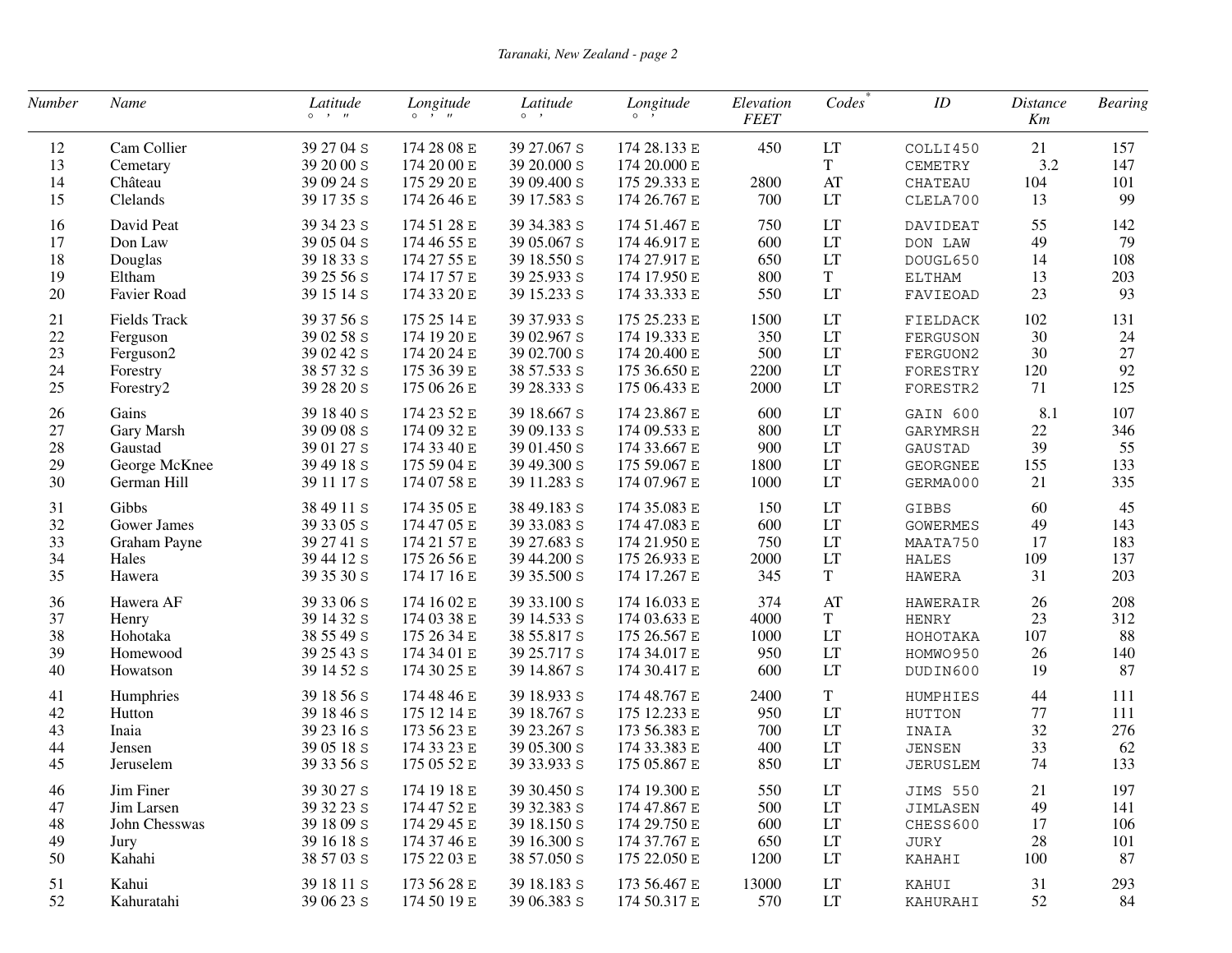| Number | Name          | Latitude<br>$\circ \quad \cdot \quad n$ | Longitude<br>$0 \rightarrow u$ | Latitude<br>$\circ$ , | Longitude<br>$\circ$ $\cdot$ | Elevation<br><b>FEET</b> | Codes       | ID             | <i>Distance</i><br>Km | <b>Bearing</b> |
|--------|---------------|-----------------------------------------|--------------------------------|-----------------------|------------------------------|--------------------------|-------------|----------------|-----------------------|----------------|
| 53     | Kakariki      | 39 38 43 S                              | 175 44 33 E                    | 39 38.717 S           | 175 44.550 E                 | 2250                     | LT          | KAKARIKI       | 129                   | 128            |
| 54     | Kakariki2     | 39 37 31 S                              | 175 43 55 E                    | 39 37.517 S           | 175 43.917 E                 | 2000                     | LT          | KAKARIKI       | 127                   | 127            |
| 55     | Kakatahi      | 39 38 38 S                              | 175 20 03 E                    | 39 38.633 S           | 175 20.050 E                 | 950                      | LT          | KAKATAHI       | 96                    | 134            |
| 56     | Kaponga       | 39 25 51 S                              | 174 08 57 E                    | 39 25.850 S           | 174 08.950 E                 | 881                      | T           | KAPONGA        | 18                    | 247            |
| 57     | Kateike       | 39 06 08 S                              | 175 17 20 E                    | 39 06.133 S           | 175 17.333 E                 | 800                      | LT          | <b>KATEIKE</b> | 88                    | 95             |
| 58     | Kaweroa       | 39 22 14 S                              | 173 58 25 E                    | 39 22.233 S           | 173 58.417 E                 | 1000                     | LT          | KAWEROA        | 29                    | 279            |
| 59     | Kawhatau      | 39 48 27 S                              | 176 00 42 E                    | 39 48.450 S           | 176 00.700 E                 | 1900                     | LT          | KAWATAU        | 156                   | 132            |
| 60     | Kirikau       | 39 00 33 S                              | 175 08 51 E                    | 39 00.550 S           | 175 08.850 E                 | 600                      | LT          | KIRIKAU        | 80                    | 86             |
| 61     | Kiwi          | 38 56 50 S                              | 174 39 20 E                    | 38 56.833 S           | 174 39.333 E                 | 1100                     | LT          | NENEWONS       | 51                    | 57             |
| 62     | Koeke         | 39 41 11 S                              | 175 35 53 E                    | 39 41.183 S           | 175 35.883 E                 | 1950                     | LT          | <b>KOEKE</b>   | 118                   | 132            |
| 63     | Koeke2        | 39 41 00 S                              | 175 40 10 E                    | 39 41.000 S           | 175 40.167 E                 | 1700                     | LT          | KOEKE2         | 124                   | 130            |
| 64     | Kohete        | 39 10 45 S                              | 174 20 49 E                    | 39 10.750 S           | 174 20.817 E                 | 550                      | LT          | KOHETE         | 16                    | 34             |
| 65     | Kohi          | 39 41 08 S                              | 174 37 33 E                    | 39 41.133 S           | 174 37.550 E                 | 950                      | LT          | KOHI           | 49                    | 167            |
| 66     | Kokakoriki    | 39 02 46 S                              | 175 07 31 E                    | 39 02.767 S           | 175 07.517 E                 | 1400                     | LT          | KOKAKIKI       | 77                    | 88             |
| 67     | Kuratau       | 38 53 03 S                              | 175 41 27 E                    | 38 53.050 S           | 175 41.450 E                 | 1900                     | LT          | KURATAU        | 129                   | 89             |
| 68     | Kuratau Hydro | 38 51 43 S                              | 175 43 40 E                    | 38 51.717 S           | 175 43.667 E                 | 1600                     | LT          | KURATDRO       | 133                   | 89             |
| 69     | Kururau       | 38 53 21 S                              | 175 06 54 E                    | 38 53.350 S           | 175 06.900 E                 | 1250                     | LT          | KURURAU        | 85                    | 77             |
| 70     | Lake Dive     | 39 20 04 S                              | 174 03 20 E                    | 39 20.067 S           | 174 03.333 E                 | 3000                     | $\mathbf T$ | LAKEDIVE       | 21                    | 285            |
| 71     | Lou Newton    | 38 59 52 S                              | 174 38 22 E                    | 38 59.867 S           | 174 38.367 E                 | 1050                     | LT          | LOUNETON       | 46                    | 60             |
| 72     | Mahoenui      | 38 34 38 S                              | 174 47 35 E                    | 38 34.633 S           | 174 47.583 E                 | 1100                     | LT          | MAHOENUI       | 92                    | 48             |
| 73     | Mahoenui3     | 38 34 52 S                              | 174 51 56 E                    | 38 34.867 S           | 174 51.933 E                 | 500                      | LT          | MAHOEUI3       | 95                    | 52             |
| 74     | Maka          | 38 56 36 S                              | 175 13 37 E                    | 38 56.600 S           | 175 13.617 E                 | 850                      | LT          | MAKA           | 90                    | 84             |
| 75     | Makakaho      | 39 31 30 S                              | 174 56 32 E                    | 39 31.500 S           | 174 56.533 E                 | 11000                    | LT          | MAKAKAHO       | 60                    | 134            |
| 76     | Makara        | 39 14 01 S                              | 174 21 12 E                    | 39 14.017 S           | 174 21.200 E                 | 675                      | LT          | MAKARA         | 10                    | 46             |
| 77     | Makuri        | 39 16 10 S                              | 174 24 10 E                    | 39 16.167 S           | 174 24.167 E                 | 800                      | LT          | MAKUROAD       | 10.0                  | 79             |
| 78     | Mangaetaroa   | 39 29 54 S                              | 175 13 25 E                    | 39 29.900 S           | 175 13.417 E                 | 1450                     | LT          | MANGAROA       | 82                    | 125            |
| 79     | Mangaoaro     | 38 54 19 S                              | 174 58 25 E                    | 38 54.317 S           | 174 58.417 E                 | 920                      | LT          | MANGAARO       | 74                    | 73             |
| 80     | Mangatoro     | 38 51 15 S                              | 174 40 44 E                    | 38 51.250 S           | 174 40.733 E                 | 350                      | LT          | MANGAORO       | 61                    | 53             |
| 81     | Mangaturuturu | 39 17 25 S                              | 175 21 56 E                    | 39 17.417 S           | 175 21.933 E                 | 2500                     | LT          | MANGAURU       | 91                    | 109            |
| 82     | Mangetepopo   | 39 07 55 S                              | 175 31 02 E                    | 39 07.917 S           | 175 31.033 E                 | 3000                     | LT          | MANGEOPO       | 107                   | 100            |
| 83     | Manui         | 39 45 25 S                              | 175 46 15 E                    | 39 45.417 S           | 175 46.250 E                 | 2670                     | LT          | MANUI          | 135                   | 133            |
| 84     | Marco         | 39 06 02 S                              | 174 45 32 E                    | 39 06.033 S           | 174 45.533 E                 | 600                      | LT          | MARCO600       | 46                    | 79             |
| 85     | Matau         | 39 11 24 S                              | 174 33 01 E                    | 39 11.400 S           | 174 33.017 E                 | 800                      | LT          | MATAU          | 25                    | 77             |
| 86     | Matemateaonga | 39 23 06 S                              | 174 40 47 E                    | 39 23.100 S           | 174 40.783 E                 | 2000                     | T           | MATEMNGA       | 33                    | 124            |
| $87\,$ | Matiere       | 38 46 50 s                              | 175 06 16 E                    | 38 46.833 S           | 175 06.267 E                 | 900                      | LT          | MATIERE        | 91                    | 70             |
| 88     | Michalson     | 39 45 00 S                              | 175 50 43 E                    | 39 45,000 S           | 175 50.717 E                 | 1200                     | LT          | MICHASON       | 141                   | 131            |
| 89     | Midhirst      | 39 17 31 S                              | 174 16 05 E                    | 39 17.517 S           | 174 16.083 E                 | 1122                     | $\mathbf T$ | MIDHIRST       | 4.1                   | 332            |
| 90     | Moeawatea     | 39 31 24 S                              | 174 39 35 E                    | 39 31.400 S           | 174 39.583 E                 | 500                      | LT          | MOEAWTEA       | 38                    | 148            |
| 91     | Mohoenui2     | 38 34 04 S                              | 174 49 04 E                    | 38 34.067 S           | 174 49.067 E                 | 1100                     | LT          | MOHOEUI2       | 94                    | 49             |
| 92     | Moki          | 38 58 34 S                              | 174 44 44 E                    | 38 58.567 S           | 174 44.733 E                 | 700                      | LT          | MOKI           | 54                    | 66             |
| 93     | Motere        | 38 43 53 S                              | 175 41 00 E                    | 38 43.883 S           | 175 41.000 E                 | 1900                     | LT          | MOTERE         | 136                   | 83             |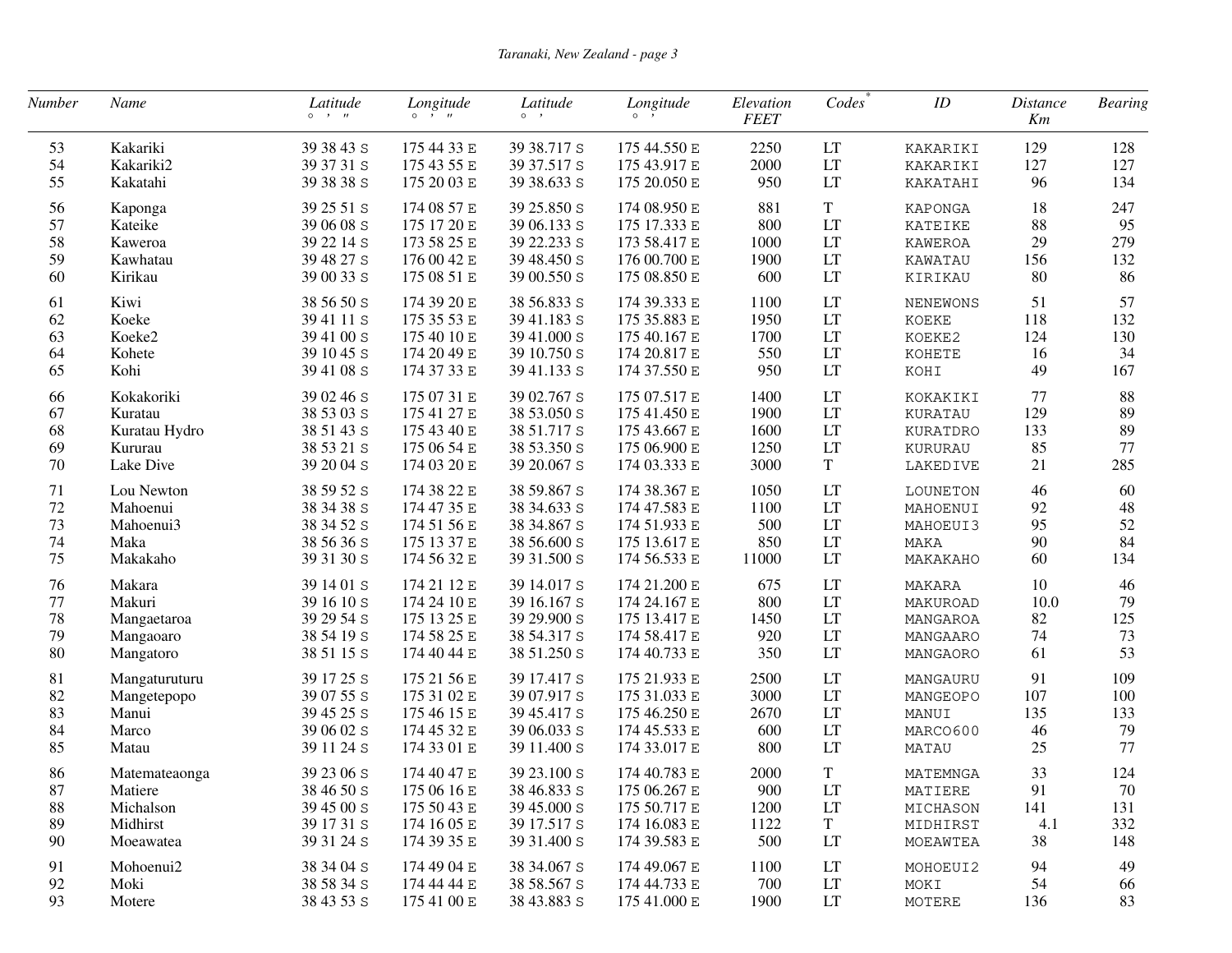| Number | Name                 | Latitude<br>$\circ \quad \cdot \quad n$ | Longitude<br>$0 \rightarrow H$ | Latitude<br>$\circ \quad$ , | Longitude<br>$\circ$ , | Elevation<br><b>FEET</b> | Codes       | ID              | <i>Distance</i><br>Km | <b>Bearing</b> |
|--------|----------------------|-----------------------------------------|--------------------------------|-----------------------------|------------------------|--------------------------|-------------|-----------------|-----------------------|----------------|
| 94     | Motete               | 39 19 53 S                              | 175 17 28 E                    | 39 19.883 S                 | 175 17.467 E           | 2100                     | LT          | MOTETE          | 85                    | 112            |
| 95     | Motukawa             | 39 11 28 S                              | 174 22 56 E                    | 39 11.467 S                 | 174 22.933 E           | 550                      | LT          | MOTUK550        | 15                    | 47             |
| 96     | <b>Mount Damper</b>  | 38 56 28 S                              | 174 46 40 E                    | 38 56.467 S                 | 174 46.667 E           | 950                      | LT          | MOUNTPER        | 58                    | 65             |
| 97     | National Park        | 39 10 07 S                              | 175 23 43 E                    | 39 10.117 S                 | 175 23.717 E           | 2600                     | LT          | NATIOARK        | 95                    | 101            |
| 98     | NE Visitor           | 39 16 21 S                              | 174 05 42 E                    | 39 16.350 S                 | 174 05.700 E           | 3100                     | $\mathbf T$ | NEVISTOR        | 19                    | 306            |
| 99     | New Plymouth         | 39 00 25 S                              | 174 10 46 E                    | 39 00.417 S                 | 174 10.767 E           | 95                       | AT          | NPAIRORT        | 36                    | 3              |
| 100    | Newall               | 39 15 50 S                              | 173 51 28 E                    | 39 15.833 S                 | 173 51.467 E           | 530                      | LT          | NEWALL          | 39                    | 299            |
| 101    | Ngahuinga            | 39 42 57 S                              | 175 41 16 E                    | 39 42.950 S                 | 175 41.267 E           | 2100                     | LT          | NGAHUNGA        | 127                   | 132            |
| 102    | Ngere                | 39 22 31 S                              | 174 17 50 E                    | 39 22.517 S                 | 174 17.833 E           | 900                      | $\mathbf T$ | NGERE           | 6.6                   | 206            |
| 103    | Norfolk Road         | 39 12 17 S                              | 174 13 23 E                    | 39 12.283 S                 | 174 13.383 E           | 263                      | LT          | <b>NORFOOAD</b> | 14                    | 352            |
| 104    | Nukahakari           | 38 26 13 S                              | 174 39 29 E                    | 38 26.217 S                 | 174 39.483 E           | 350                      | LT          | NUKAHARI        | 102                   | 38             |
| 105    | Ohakune              | 39 25 39 S                              | 175 24 23 E                    | 39 25.650 S                 | 175 24.383 E           | 1950                     | LT          | MANGTURU        | 96                    | 119            |
| 106    | Ohakune1             | 39 25 23 S                              | 175 26 09 E                    | 39 25.383 S                 | 175 26.150 E           | 2100                     | LT          | OHAKUNE1        | 98                    | 118            |
| 107    | Ohura                | 38 52 02 S                              | 174 58 44 E                    | 38 52.033 S                 | 174 58.733 E           | 700                      | LT          | OHURA           | 77                    | 70             |
| 108    | Oio                  | 39 05 45 S                              | 175 16 07 E                    | 39 05.750 S                 | 175 16.117 E           | 730                      | LT          | OIO             | 87                    | 95             |
| 109    | Oio2                 | 39 06 26 S                              | 175 10 08 E                    | 39 06.433 S                 | 175 10.133 E           | 740                      | LT          | OIO2            | 78                    | 94             |
| 110    | Okau                 | 38 51 57 S                              | 174 37 05 E                    | 38 51.950 S                 | 174 37.083 E           | 300                      | LT          | OKAU            | 57                    | 49             |
| 111    | Okoki                | 39 02 19 S                              | 174 31 58 E                    | 39 02.317 S                 | 174 31.967 E           | 650                      | LT          | OKOKI           | 37                    | 53             |
| 112    | Omahina              | 39 40 56 S                              | 174 41 14 E                    | 39 40.933 S                 | 174 41.233 E           | 950                      | LT          | OMAHINA         | 52                    | 162            |
| 113    | Omoana               | 39 24 27 S                              | 174 34 10 E                    | 39 24.450 S                 | 174 34.167 E           | 1300                     | LT          | OMOAN300        | 25                    | 135            |
| 114    | Omori                | 38 54 16 S                              | 175 40 56 E                    | 38 54.267 S                 | 175 40.933 E           | 2200                     | $\mathbf T$ | OMORI           | 127                   | 90             |
| 115    | Orukukura            | 39 30 00 S                              | 175 18 44 E                    | 39 30.000 S                 | 175 18.733 E           | 1700                     | LT          | ORUKUURA        | 89                    | 124            |
| 116    | Otangiwai            | 38 43 46 S                              | 175 06 17 E                    | 38 43.767 S                 | 175 06.283 E           | 900                      | LT          | OTANGWAI        | 95                    | 68             |
| 117    | Otangiwai2           | 38 43 30 S                              | 175 06 02 E                    | 38 43.500 S                 | 175 06.033 E           | 700                      | LT          | OTANGAI2        | 95                    | 67             |
| 118    | Otaranoho            | 39 20 56 S                              | 175 05 03 E                    | 39 20.933 S                 | 175 05.050 E           | 1600                     | LT          | OTARAOHO        | 67                    | 114            |
| 119    | Otaraoa              | 39 06 35 S                              | 174 21 08 E                    | 39 06.583 S                 | 174 21.133 E           | 500                      | LT          | OTARAOA         | 23                    | 31             |
| 120    | Otototo              | 39 45 05 S                              | 175 19 30 E                    | 39 45.083 S                 | 175 19.500 E           | 850                      | LT          | OTOTOTO         | 100                   | 140            |
| 121    | Parapara             | 39 35 44 S                              | 175 17 27 E                    | 39 35.733 S                 | 175 17.450 E           | 1000                     | LT          | PARAPARA        | 90                    | 131            |
| 122    | Parihaka             | 39 17 30 S                              | 173 54 31 E                    | 39 17.500 S                 | 173 54.517 E           | 900                      | LT          | PARIHAKA        | 34                    | 295            |
| 123    | Patea Dam            | 39 33 35 S                              | 174 33 31 E                    | 39 33.583 S                 | 174 33.517 E           | 80                       | LT          | PATEADAM        | 35                    | 162            |
| 124    | Pearce               | 39 33 39 S                              | 174 54 28 E                    | 39 33.650 S                 | 174 54.467 E           | 900                      | LT          | PEARCE          | 59                    | 139            |
| 125    | Pembroke             | 39 19 23 S                              | 174 13 45 E                    | 39 19.383 S                 | 174 13.750 E           | 1350                     | $\mathbf T$ | PEMBROKE        | 6.5                   | 284            |
| 126    | Petone               | 39 12 11 S                              | 173 57 16 E                    | 39 12.183 S                 | 173 57.267 E           | 1000                     | LT          | PETONE          | 33                    | 313            |
| 127    | Piopio               | 38 30 05 S                              | 174 55 32 E                    | 38 30.083 S                 | 174 55.533 E           | 4000                     | LT          | PIOPIO          | 105                   | 52             |
| 128    | Plateau              | 39 18 28 S                              | 174 05 57 E                    | 39 18.467 S                 | 17405.950E             | 3800                     | T           | PLATEAU         | 18                    | 294            |
| 129    | Pohukura             | 39 10 02 S                              | 174 37 34 E                    | 39 10.033 S                 | 174 37.567 E           | 1100                     | LT          | POHUK100        | 32                    | 80             |
| 130    | Potaema Swamp        | 39 18 57 S                              | 174 08 49 E                    | 39 18.950 S                 | 174 08.817 E           | 2200                     | $\mathbf T$ | POTAEAMP        | 14                    | 291            |
| 131    | Potake               | 38 34 04 S                              | 174 55 19 E                    | 38 34.067 S                 | 174 55.317 E           | 3000                     | LT          | POTAKE          | 99                    | 54             |
| 132    | <b>Power Station</b> | 39 19 50 S                              | 174 19 08 E                    | 39 19.833 S                 | 174 19.133 E           | 1000                     | $\mathbf T$ | POWERION        | 2.0                   | 161            |
| 133    | Prentice             | 38 47 13 S                              | 175 02 10 E                    | 38 47.217 S                 | 175 02.167 E           | 700                      | LT          | PRENTICE        | 86                    | 68             |
| 134    | Puakai Trig          | 39 14 16 S                              | 174 00 57 E                    | 39 14.267 S                 | 174 00.950 E           | 46000                    | $\mathbf T$ | PUAKARIG        | 26                    | 310            |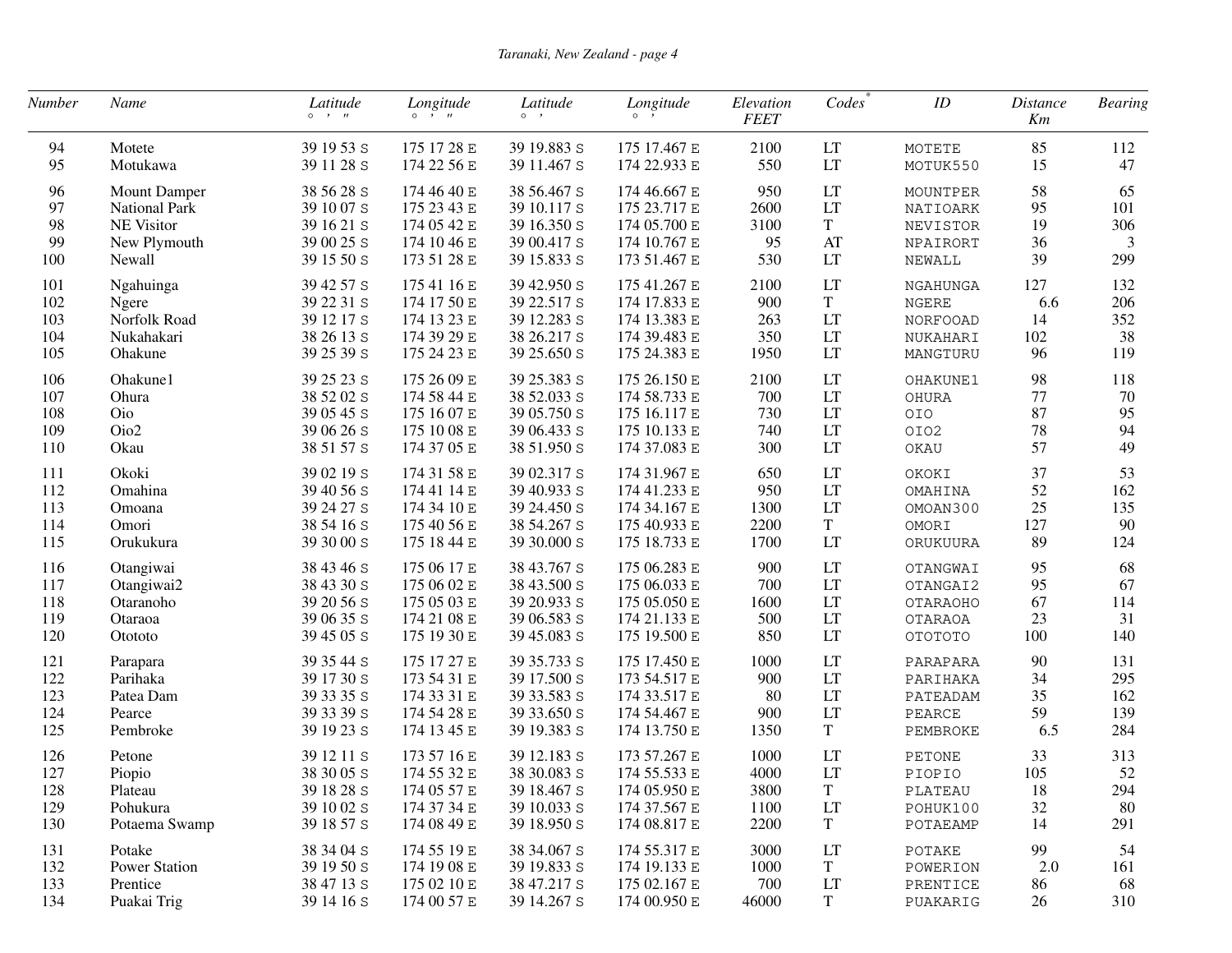| Number                          | Name                                                                               | Latitude<br>$0 \rightarrow H$                                      | Longitude<br>$0 \rightarrow H$                                          | Latitude<br>$\circ \quad$ ,                                             | Longitude<br>$\circ$ ,                                                       | Elevation<br><b>FEET</b>           | Codes                                                           | ID                                                       | <i>Distance</i><br>Km | <b>Bearing</b>          |
|---------------------------------|------------------------------------------------------------------------------------|--------------------------------------------------------------------|-------------------------------------------------------------------------|-------------------------------------------------------------------------|------------------------------------------------------------------------------|------------------------------------|-----------------------------------------------------------------|----------------------------------------------------------|-----------------------|-------------------------|
| 135                             | Pukeitit                                                                           | 39 12 02 S                                                         | 173 58 28 E                                                             | 39 12.033 S                                                             | 173 58.467 E                                                                 | 12000                              | T                                                               | PUKEITIT                                                 | 31                    | 315                     |
| 136                             | <b>Pumping Station</b>                                                             | 38 46 47 S                                                         | 174 35 51 E                                                             | 38 46.783 S                                                             | 174 35.850 E                                                                 | 100                                | LT                                                              | PUMPIION                                                 | 65                    | 44                      |
| 137                             | Punio                                                                              | 39 15 18 S                                                         | 173 56 08 E                                                             | 39 15.300 S                                                             | 173 56.133 E                                                                 | 1000                               | LT                                                              | PUNIO                                                    | 32                    | 303                     |
| 138                             | Puniwhakau                                                                         | 39 20 30 S                                                         | 174 36 19 E                                                             | 39 20.500 S                                                             | 174 36.317 E                                                                 | 800                                | LT                                                              | PUNIW800                                                 | 26                    | 117                     |
| 139                             | Purangi                                                                            | 39 08 53 S                                                         | 174 31 58 E                                                             | 39 08.883 S                                                             | 174 31.967 E                                                                 | 550                                | LT                                                              | PURANGI                                                  | 27                    | 67                      |
| 140                             | Ratahi                                                                             | 39 23 01 S                                                         | 175 17 41 E                                                             | 39 23.017 S                                                             | 175 17.683 E                                                                 | 1850                               | AT                                                              | RATAHI                                                   | 86                    | 116                     |
| 141                             | Ratapiko                                                                           | 39 12 18 S                                                         | 174 19 48 E                                                             | 39 12.300 S                                                             | 174 19.800 E                                                                 | 900                                | T                                                               | RATAPIKO                                                 | 13                    | 31                      |
| 142                             | Retaruke                                                                           | 39 10 50 S                                                         | 175 16 42 E                                                             | 39 10.833 S                                                             | 175 16.700 E                                                                 |                                    | LT                                                              | <b>RETARUKE</b>                                          | 85                    | 101                     |
| 143                             | Retaruke2                                                                          | 39 07 58 S                                                         | 175 15 09 E                                                             | 39 07.967 S                                                             | 175 15.150 E                                                                 | 830                                | LT                                                              | RETARKE2                                                 | 84                    | 97                      |
| 144                             | Ridge                                                                              | 39 40 24 S                                                         | 175 43 23 E                                                             | 39 40.400 S                                                             | 175 43.383 E                                                                 | 2000                               | LT                                                              | RIDGE                                                    | 128                   | 129                     |
| 145                             | Ridge2                                                                             | 39 43 13 S                                                         | 175 45 14 E                                                             | 39 43.217 S                                                             | 175 45.233 E                                                                 | 2450                               | LT                                                              | RIDGE2                                                   | 132                   | 131                     |
| 146                             | River                                                                              | 38 55 18 S                                                         | 175 01 15 E                                                             | 38 55.300 S                                                             | 175 01.250 E                                                                 | 500                                | LT                                                              | <b>RIVER</b>                                             | 76                    | 76                      |
| 147                             | Rob Willcox                                                                        | 39 19 52 S                                                         | 173 53 00 E                                                             | 39 19.867 S                                                             | 173 53.000 E                                                                 | 600                                | LT                                                              | ROBHACOX                                                 | 36                    | 288                     |
| 148                             | Roger Burr                                                                         | 39 22 34 S                                                         | 174 25 50 E                                                             | 39 22.567 S                                                             | 174 25.833 E                                                                 | 600                                | LT                                                              | BURR 600                                                 | 13                    | 142                     |
| 149                             | Roger Dickie                                                                       | 39 46 03 S                                                         | 174 35 43 E                                                             | 39 46.050 S                                                             | 174 35.717 E                                                                 | 950                                | LT                                                              | ROGERKIE                                                 | 56                    | 174                     |
| 150                             | Rongoiti                                                                           | 39 39 23 S                                                         | 175 41 33 E                                                             | 39 39.383 S                                                             | 175 41.550 E                                                                 | 2050                               | LT                                                              | RONGOITI                                                 | 125                   | 129                     |
| 151                             | Rongoiti2                                                                          | 39 39 48 S                                                         | 175 42 22 E                                                             | 39 39.800 S                                                             | 175 42.367 E                                                                 | 1900                               | LT                                                              | RONGOTI2                                                 | 126                   | 129                     |
| 152                             | Rotorangi dam                                                                      | 39 32 50 S                                                         | 174 34 06 E                                                             | 39 32.833 S                                                             | 174 34.100 E                                                                 | 250                                | T                                                               | ROTORDAM                                                 | 34                    | 159                     |
| 153                             | Rumata                                                                             | 38 55 58 S                                                         | 175 37 01 E                                                             | 38 55.967 S                                                             | 175 37.017 E                                                                 | 2100                               | LT                                                              | <b>RUMATA</b>                                            | 121                   | 91                      |
| 154                             | Ryan                                                                               | 38 48 22 S                                                         | 175 01 55 E                                                             | 38 48.367 S                                                             | 175 01.917 E                                                                 | 500                                | LT                                                              | <b>RYAN</b>                                              | 85                    | 69                      |
| 155                             | Santa Rosa                                                                         | 39 17 06 S                                                         | 174 31 30 E                                                             | 39 17.100 S                                                             | 174 31.500 E                                                                 | 500                                | LT                                                              | SANTA500                                                 | 19                    | 100                     |
| 156<br>157<br>158<br>159<br>160 | <b>Stewarts</b><br>Stratford<br><b>Stratford AF</b><br>Strathmore<br>Summit Egmont | 39 18 36 S<br>39 20 28 S<br>39 18 59 S<br>39 16 29 S<br>39 17 50 S | 174 36 20 E<br>174 17 06 E<br>174 18 14 E<br>174 34 00 E<br>174 03 56 E | 39 18.600 S<br>39 20.467 S<br>39 18.983 S<br>39 16.483 S<br>39 17.833 S | 174 36.333 E<br>174 17.100 E<br>174 18.233 E<br>174 34.000 E<br>174 03.933 E | 650<br>1000<br>1000<br>500<br>7957 | LT<br>$\mathbf T$<br><b>HDSFT</b><br>$\mathbf T$<br>$\mathbf T$ | WOODS750<br>STRATORD<br>STRAT000<br>STRATORE<br>SUMMIONT | 26<br>3.2<br>23<br>21 | 109<br>231<br>99<br>297 |
| 161                             | Tahora                                                                             | 39 02 12 S                                                         | 174 47 00 E                                                             | 39 02.200 S                                                             | 174 47.000 E                                                                 | 800                                | LT                                                              | TAHORA                                                   | 52                    | 74                      |
| 162                             | Tahora <sub>2</sub>                                                                | 39 02 28 S                                                         | 174 45 51 E                                                             | 39 02.467 S                                                             | 174 45.850 E                                                                 | 800                                | LT                                                              | TAHORA2                                                  | 50                    | 73                      |
| 163                             | Tahora3                                                                            | 39 02 13 S                                                         | 174 48 01 E                                                             | 39 02.217 S                                                             | 174 48.017 E                                                                 | 800                                | LT                                                              | TAHORA3                                                  | 53                    | 75                      |
| 164                             | Tangarakau                                                                         | 38 58 32 S                                                         | 174 56 35 E                                                             | 38 58.533 S                                                             | 174 56.583 E                                                                 | 1300                               | LT                                                              | TANGAKAU                                                 | 67                    | 76                      |
| 165                             | Tariki                                                                             | 39 14 19 S                                                         | 174 14 38 E                                                             | 39 14.317 S                                                             | 174 14.633 E                                                                 | 1000                               | $\mathbf T$                                                     | TARIKI                                                   | 10                    | 350                     |
| 166                             | Taumatamaire                                                                       | 38 37 56 S                                                         | 174 42 46 E                                                             | 38 37.933 S                                                             | 174 42.767 E                                                                 | 570                                | LT                                                              | TAUMAIRE                                                 | 84                    | 46                      |
| 167                             | Taurakawa                                                                          | 39 21 11 S                                                         | 174 41 00 E                                                             | 39 21.183 S                                                             | 174 41.000 E                                                                 | 2250                               | $\mathbf T$                                                     | TAURAAWA                                                 | 33                    | 118                     |
| 168                             | Tauramanui                                                                         | 38 50 19 s                                                         | 175 15 45 E                                                             | 38 50.317 S                                                             | 175 15.750 E                                                                 | 800                                | AT                                                              | TAURANUI                                                 | 98                    | 78                      |
| 169                             | Te Kuiti                                                                           | 38 19 35 S                                                         | 175 08 52 E                                                             | 38 19.583 S                                                             | 175 08.867 E                                                                 | 161                                | AT                                                              | TE KUITI                                                 | 132                   | 55                      |
| 170                             | Te Maire Valley                                                                    | 38 59 05 S                                                         | 175 14 11 E                                                             | 38 59.083 S                                                             | 175 14.183 E                                                                 | 700                                | LT                                                              | TEMAILEY                                                 | 88                    | 86                      |
| 171                             | Te Popo                                                                            | 39 16 35 S                                                         | 174 22 10 E                                                             | 39 16.583 S                                                             | 174 22.167 E                                                                 | 800                                | LT                                                              | TE POPO                                                  | 7.2                   | 73                      |
| 172                             | Te Wera                                                                            | 39 13 41 S                                                         | 174 35 44 E                                                             | 39 13.683 S                                                             | 174 35.733 E                                                                 | 600                                | LT                                                              | TEWER600                                                 | 27                    | 90                      |
| 173                             | Tiahape                                                                            | 39 41 09 S                                                         | 175 47 25 E                                                             | 39 41.150 S                                                             | 175 47.417 E                                                                 | 1500                               | LT                                                              | TIAHAPE                                                  | 134                   | 129                     |
| 174                             | Tim HS                                                                             | 39 24 37 S                                                         | 174 27 43 E                                                             | 39 24.617 S                                                             | 174 27.717 E                                                                 | 500                                | LT                                                              | HS 500                                                   | 17                    | 148                     |
| 175                             | Toko                                                                               | 39 20 20 S                                                         | 174 23 24 E                                                             | 39 20.333 S                                                             | 174 23.400 E                                                                 | 800                                | T                                                               | TOKO                                                     | 7.8                   | 129                     |